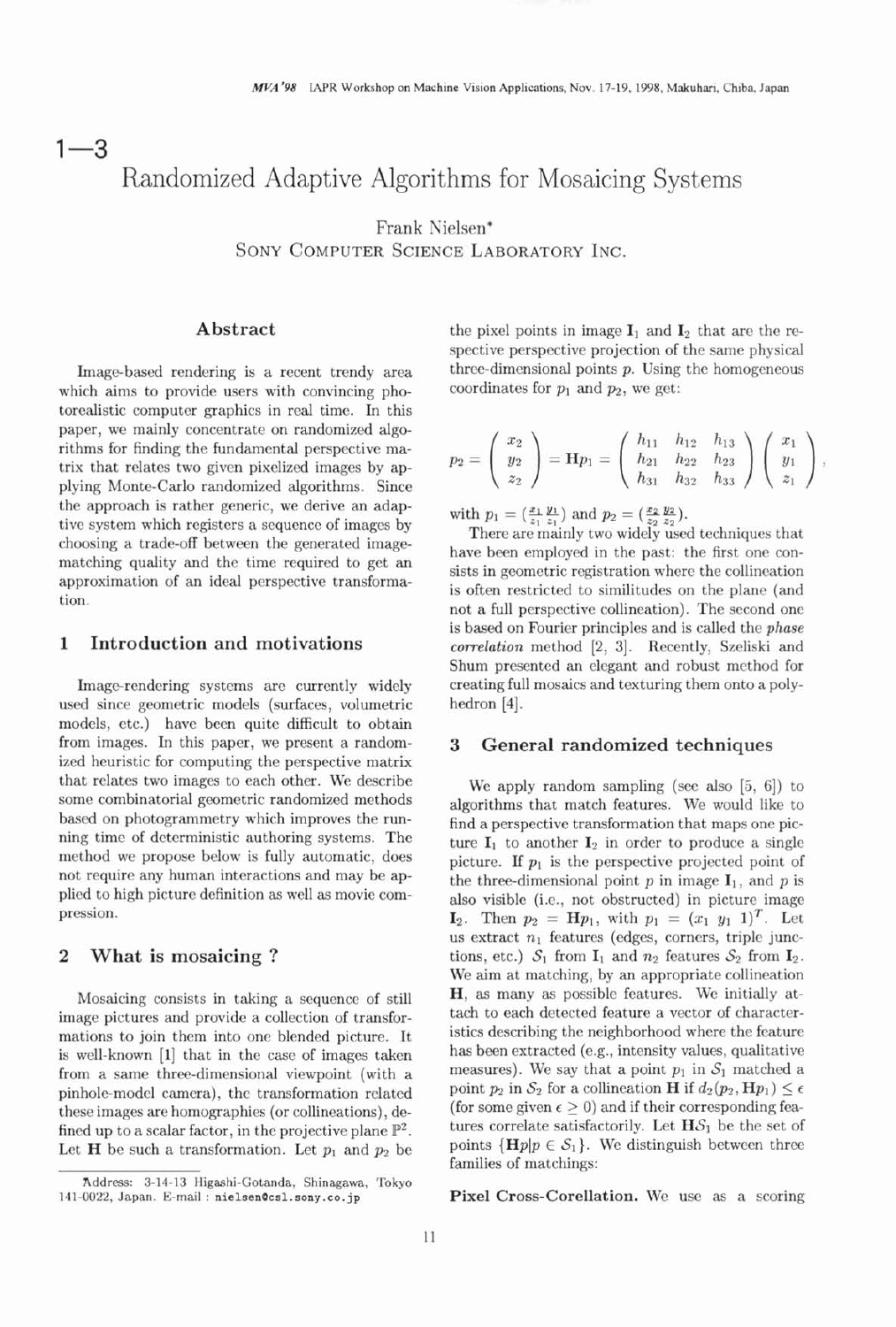function for H the zero mean cross-correlation on subwindows centered at extracted points.

- **The Haussdorf matching.** Each point  $p_2 \in S_2$  is associated to its closest neighbor of  $H\mathcal{S}_1$ . Eventually several points of  $S_2$  may be attached to a same point of  $H\mathcal{S}_1$ . Each associated pair of points defines an edge of the graph whose nodes are the point set  $H\mathcal{S}_1\cup\mathcal{S}_2$ . The score of a Haussdorf matching is set to be the maximum edge length of any pair of matched points. (See also the directed partial Haussdorf distance.)
- The bottleneck matching. The bottleneck measure  $[7, 8]$  reflects in a better way the similarity of point sets. We consider the complete bipartite graph  $\mathcal{G} = (H\mathcal{S}_1, \mathcal{S}_2, \mathcal{E})$ , where  $\mathcal E$  is the set of all weighted edges  $e = (p_1, p_2)$  where  $w(e) = d_2(p_1, p_2)$ . Let  $\mathcal{G}_{\epsilon}$  be the restricted bipartite graph to all edges of weights less than  $\epsilon$ . The bottleneck matching is a maximum matching, often not perfect matching, of  $\mathcal{G}_{\epsilon}$ .

Let  $m = |\mathcal{E}_{\epsilon}|$  be the number of edges of  $\mathcal{G}_{\epsilon}$ and  $n = n_1 + n_2$  be the number of vertices. Perfect/maximum matchings in general weighted graph, where one wants to minimize the sum of matched edges, require  $O(n^3)$  time [9] using the so-called Hungarian method. On the other hand, on unweighted bipartite graphs, a maximum matching can be found whenever it exists in time  $O(m\sqrt{n})$  [10]. When considering geometric graphs, i.e., graphs obtained from a geometric scene, Vaidya [ll] gave an  $O(n^{\frac{3}{2}})$ -time algorithm for matching two points sets so that the sum of the matched edges is minimized. Considering the  $L_{\infty}$  distance instead of the  $L_2$  distance, Vaidya obtained an  $O(n^2 \log^3 n)$ time algorithm. Later on, those results where improved by Agarwal et al. [12] to  $O(n^{2+\gamma})$  for any arbitrary small positive  $\gamma > 0$ . Very recently, Efrat and Itai [13] using an implicit form of the geometric graph reported nearly  $O(n^{\frac{3}{2}})$ -time algorithm for computing a longuest matching that minimizes the maximum edge length among all matched edges. Further refinements of their algorithm has been achieved by using dynamic data-structures for fat objects [19]. (See also the work of Heffernan and Schirra [14] for approximation schemes.) Another classic approach to pattern matching, first developed by Huttenlocher et **al.** [15], is to perform a branchand-bound strategy on some search space; For example, the coefficients of the matrix coding an affine transformation, define a 6-dimensional space. The algorithms start with a given box containing an optimal solution, splits the current box into subboxes, kill some of them (those where the current best solution is better than any solution provided by them) and branch on the remaining active subboxes. The process stops whenever an "acceptable" solution is found (depends on the required precision). Very recently, those methods have been extended using alignment as in Mount et al. **[16]** and, Hagedoorn and Veltkamp [17]. Our algorithm extends the combinatorial Monte-Carlo approach using properties of the Euclidean/projective space of point features.

Let  $\alpha$  be the percentage of points required to match up to an absolute error  $\epsilon$  (that is  $\max\{[\alpha|\mathcal{S}_1|], [\alpha|\mathcal{S}_2|]\}$  points at least). Parameter  $\alpha$ is useful in practice since it reflects the perspective distribution of common feature points and possibly occluding parts (hidden features). Let  $k$  be the number of features required in  $S_1$  and  $S_2$  for computing a basic transformation that perfectly matches pair by pair these 2k features (edges, corners, triple junctions, etc.). Since we know that a significant portion of points in  $S_1$  will  $\epsilon$ -match, choosing at random a  $k$ -tuple  $\mathcal{P}_1$  and computing all induced homographies with all other  $k$ -tuples of  $S_2$  will lead to the more efficient (by a square root factor) Monte-Carlo algorithm. The originality of our method consists in filtering the potential tuples  $\mathcal{P}_2$  by considering metric constraints imposed by the selection of  $P_1$ . We call it geometric filtering and it allows both in practice and theory to speed up the algorithm. For sake of simplicity, let us assume that we look for a translation and a rotation matching features of  $I_1$  into  $I_2$ . Each detected feature point p lies in a ball  $\mathcal{B}(p,\mu)$ . We set  $\epsilon = 4\mu$  in order to take into account the fuzziness of our features. Let  $p^*$  denote the "visual" feature point that our feature extraction algorithm approaches to  $p$  ( $p^* \in B(p,\mu)$ ). Between two feature points, we have  $|d_2(p_1^*, p_2^*) - d_2(p_1, p_2)| \leq 2\mu$ . Assuming some knowledge of the uniform scaling factor related the two images, instead of comparing  $(L_1, L_2)$  to all pairs  $(R_1, R_2)$ , we first choose a point  $R_1 \in I_2$  and choose the second point inside the ring whose center is  $R_1$  with minimum circle  $\mathcal{B}(R_1, d_2(L_1, L_2) - 2\mu)$  and width  $4\mu$ . In the ideal case where the feature extraction algorithm ensures that  $p = p^*$  for all features, we avoid testing all the  $\binom{n_2}{2}$  pairs. Indeed, the maximum number of "unit" distances defined by a collection of points is in between  $\Omega(n^{1+\frac{c}{\log\log n}})$  and  $O(n^{\frac{4}{3}})$ , where c is a constant. (Proving  $O(n^{\frac{3}{2}})$  is easy by decomposing a circle query into four monotone arc queries.) Erdös conjectured that the  $\Omega(n^{1+\frac{c}{\log\log n}})$  bound is tight. This is related to the self similarity of a point set. We notice that we avoid testing most of the pairs (for example with  $n_1 \simeq n_2 = 2000$  we skip more than 99% of the pairs). Geometric filtering is rather a general paradigm than some queries on rings. We may therefore extend this approach by tailoring it to the space of transformation anf feature types.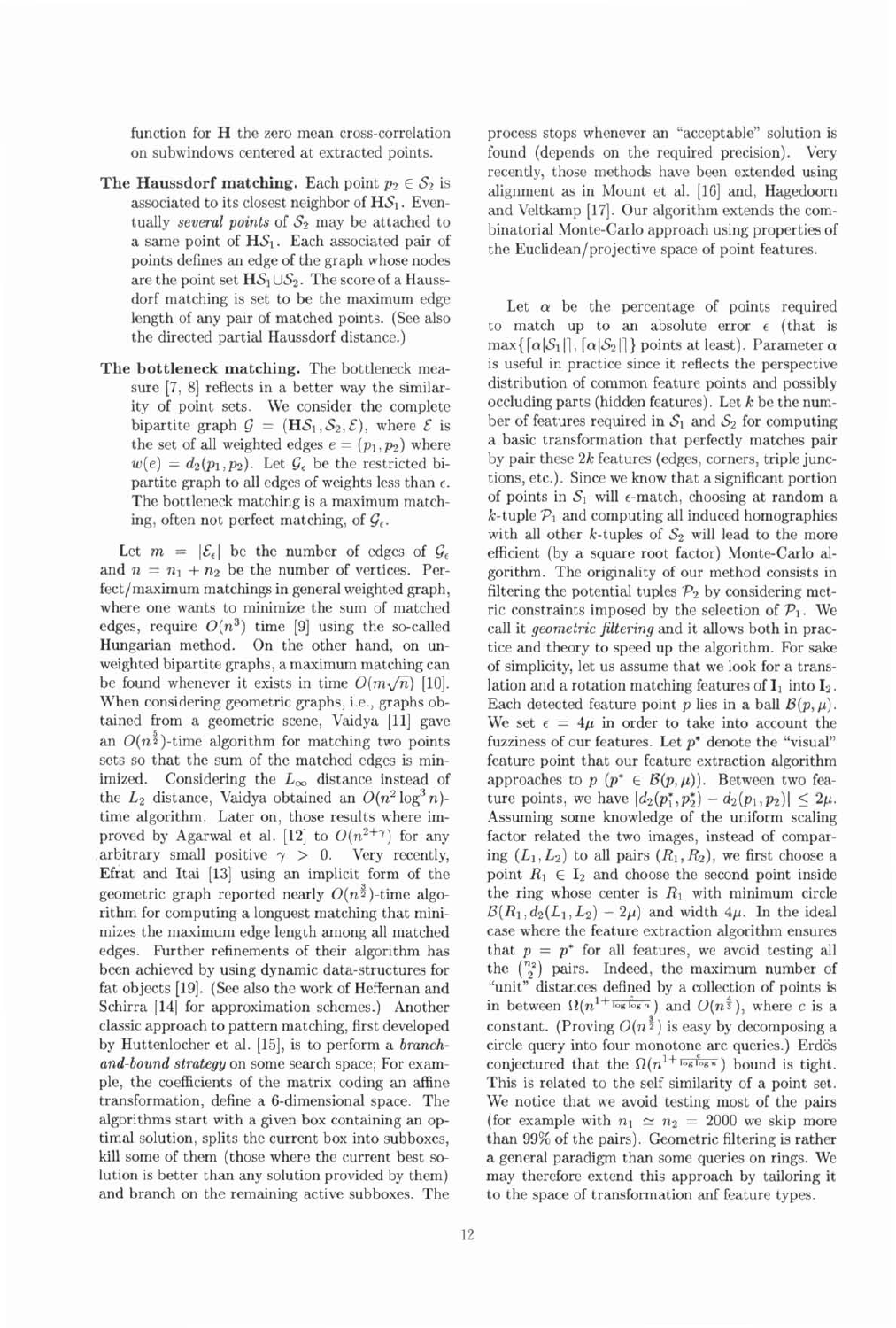| $\alpha/k$ |     | $\overline{2}$ | 3     |        | 5       |
|------------|-----|----------------|-------|--------|---------|
| 0.15       | 6.1 | 55             | 327.9 | 1199.3 | 13238.3 |
| 0.20       | 7.2 | 26.4           | 77.1  | 689.6  | 18586.1 |
| 0.35       | 2.9 | 8.4            | 19    | 59.5   | 321.4   |
| 0.5        | 2.1 | 3.7            | 7.8   | 25.6   | 30.7    |
| 0.60       | 1.7 | 2.7            | 5     | 12.2   | 14      |
| 0.75       | 1.4 | 2              | 2.2   | 3.5    | 4.2     |

Table 1: Number of times,  $l$ , that the program enters the while loop before finding a good tuple  $(1 \leq k \leq$ 5) which defines an  $(\alpha, \epsilon)$ -match.

The other natural way to randomize, as already noticed by Irani and Raghavan [6] (for alignment and geometric hashing problems), is to avoid to test the entire set  $S_2$  but rather to test only a subset of it, of size  $r$ . One way to proceed, is to select at the very beginning a subset  $S_1'$  of  $S_1$  of size r and for each rigid perspective transformation tests whether  $\lambda r$  points of  $S_1'$  matches  $S_2$  (thru **H**). If there exists such a transformation that provides  $\lambda r$ matching points, we test all of the  $n_1$  points. Notice that the subset  $S'_1$  may match locally several times in  $S_2$ . We will denote by s the maximum number of times that  $S'_1$  can match in  $S_2$ . That is s accounts for the maximum number of distinct collineations that produces a  $(\lambda, \epsilon)$ -match of  $S'_1$ . In practice, s is very small and relates to the self-similarity [6] of a point set achievable by some families of transformations.

- 1:  $H = Id$
- 2: **while** not found a  $(\alpha, \epsilon)$ -matching homography H **do**
- 3: Choose r points  $S'_1$  from  $S_1$
- 4: Draw at random a k-tuple  $P_1$  from  $S_1'$
- **5: while** not **STOP do**
- 6: Draw at random a k-tuple  $\mathcal{P}_2$ :  $k = |\mathcal{P}_2|$ points of  $S_2$
- **7:** (\* We use **geometric filtering** \*)
- 8: **for all** permutations  $\mathcal{P}'_2$  or  $\mathcal{P}_2$  **do**
- **9:** Compute the homography H that perfectly matches tuple  $P_1$  to tuple  $P_2'$
- 10: **if**  $S'_1$  is a  $(\lambda, \epsilon)$ -match in  $S_2$  **then** 11: **if**  $S_1$  is a  $(\alpha, \epsilon)$ -match in  $S_2$  **then**

| if the characteristics of matched    |
|--------------------------------------|
| points correlate satisfactorily then |
| <b>STOP</b>                          |
| end if                               |
| end if                               |
| end if                               |
| end for                              |
| 18: end while                        |
| 19: end while                        |
| 17:                                  |

Putting it all together, we get the probability of failure after the  $i$ th iteration as follows:

$$
Pr(Failure) \leq ((1 - \alpha^{k}) + \exp(-\alpha(1 - \lambda)r))^{i}.
$$

As a corollary, for any  $\alpha > 0$ , we can appropriately choose  $\lambda$ ,  $r$  and  $i$  such that the algorithm will fail with probability at most  $\frac{1}{2q}$  by only multiplying the overall cost by  $O_{\lambda,\alpha,r,k}(q)$ .

We can implement easily the Haussdorf matching as follows: we first build a Voronoi diagram on points of  $S_2$  in  $O(n_2\log n_2)$  time [18]. Then, whenever we want to check for a  $(\alpha, \epsilon)$ -matching, we make  $n_1$  queries inside the Voronoi diagram for a total cost of  $O(n_1 \log n_2)$ . Therefore, under the Haussdorf matching, it costs  $O(\mathcal{F}_k(n_2)r \log n_2 +$  $sn_1 \log n_2$ , where both s and  $\mathcal{F}_k(n_2)$  are less than  $k! \binom{n_2}{k}$ . Implementing the bottleneck matching is more costly. Efrat and Itai [8, 19] proposed an interative  $O(n_2 \log n_2 + n_1^{\frac{3}{2}} \log n_2)$ -time algorithm to determine whether there is an  $(\alpha, \epsilon)$ -matching or not. Using their algorithm as the test procedure, we obtain an  $O\left(\mathcal{F}_k(n_2) (n_2 + r^{\frac{3}{2}}) \log n_2 + s n_1^{\frac{3}{2}} \log n_2\right)$ -<br>time randomized algorithm. Our implemented system is adaptive by first looking for a rough translation  $(k = 1$ , a anchor point). This will allow us to subdivide images and therefore increase the overlapping ratio of some parts of them. We then detect more precise features and find progressively a better collineation (with  $k = 4$  at the final stage). We also perform subpixel analysis and perturbation methods in order to improve the quality of the final picture.

Given a sequence of pictures taken from a handheld camera, we may create a poster by composing matrices as depicted in the following figure:



The software has been written in C++ and currently weights about 10K lines of code.